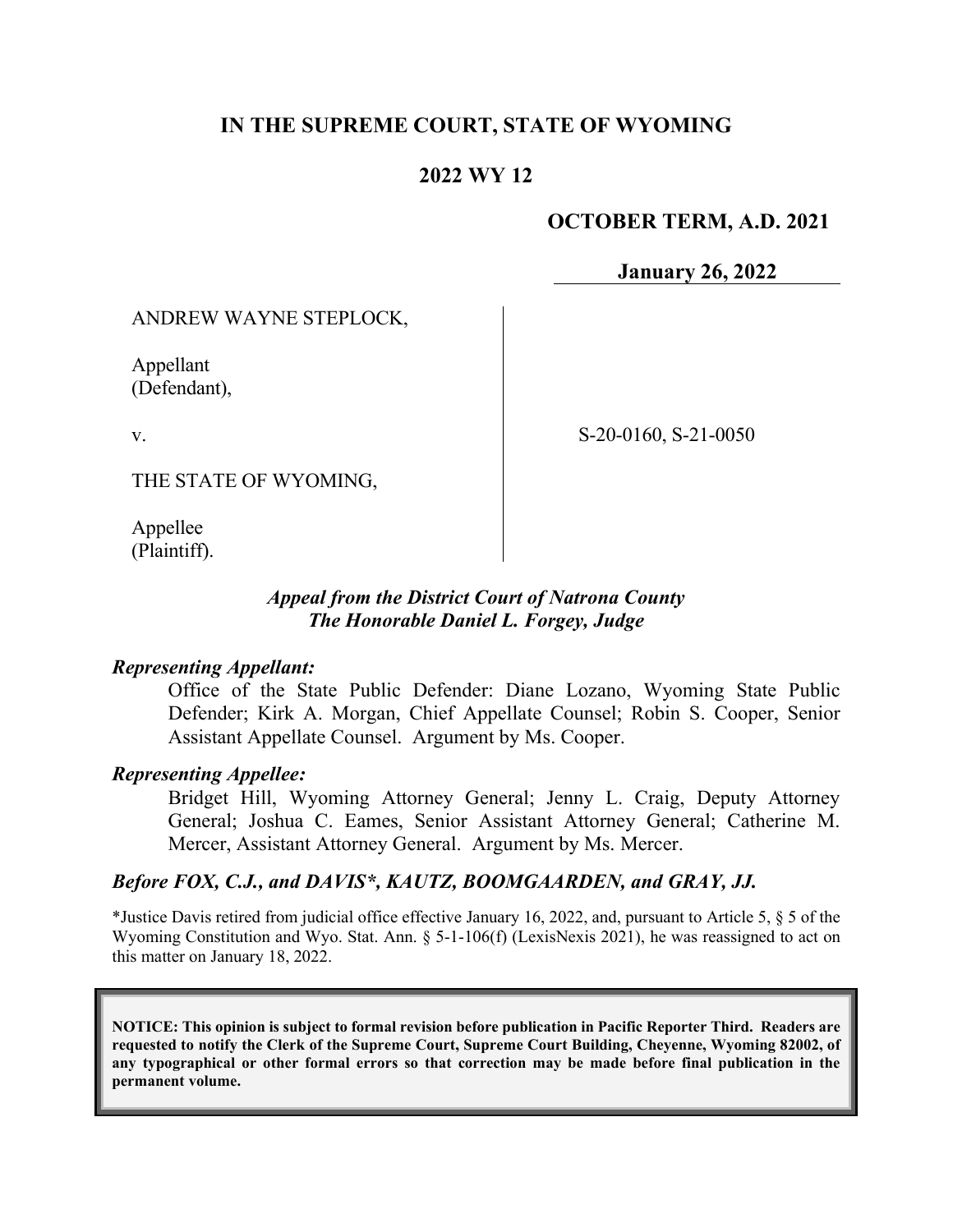## **GRAY, Justice.**

[¶1] Andrew Wayne Steplock confessed that he broke into his parents' house and killed his mother. The jury convicted him of felony murder, second-degree murder, aggravated burglary, and possession of a deadly weapon. On appeal, Mr. Steplock argues that the district court abused its discretion in denying his motion to continue the trial and erred by rejecting his W.R.A.P. 21 motion for new trial based on ineffective assistance of counsel. We affirm the conviction but remand for correction of illegal sentence.

### *ISSUES*

- [¶2] Mr. Steplock presents two issues, which we have rephrased:
	- 1. Did the district court abuse its discretion when it denied Appellant's morning of trial motion to continue?
	- 2. Did the district court err in denying Appellant's Rule 21 motion for new trial due to ineffective assistance of counsel?

## *FACTS*

[¶3] On the morning of February 25, 2019, Mr. Steplock, who had a key to his parents' home, went to their house where he argued with his mother about his custom of making unannounced visits to the home. Following the argument, Mr. Steplock asked, and his mother agreed, that he could take a shower there. While Mr. Steplock showered, his mother switched his house key with a fake key hoping to prevent further uninvited visits. After showering, Mr. Steplock left.

[¶4] Later that evening, Mrs. Steplock and her husband, Dr. Steplock, watched television until around 10:30 p.m. when Dr. Steplock went to bed. Mrs. Steplock followed him to the bedroom to settle the family dogs before returning downstairs. Dr. Steplock fell asleep until sometime after 12:56 a.m. when he was awakened by the security alarm. After calling out to Mrs. Steplock and receiving no response, he ran downstairs to the den because he knew Mrs. Steplock, who often stayed up until three or four in the morning, was usually there. He did not see her in the den but spotted her lying unconscious on her back near the front door. As he frantically called out and shook her, he noticed a small pool of blood on the floor just below her left ear. He called 911.

[¶5] Shortly thereafter, the police arrived. One officer applied pressure to Mrs. Steplock's head while the other searched the house for an intruder. The officer discovered the back door was open with its window broken from the outside. He continued to sweep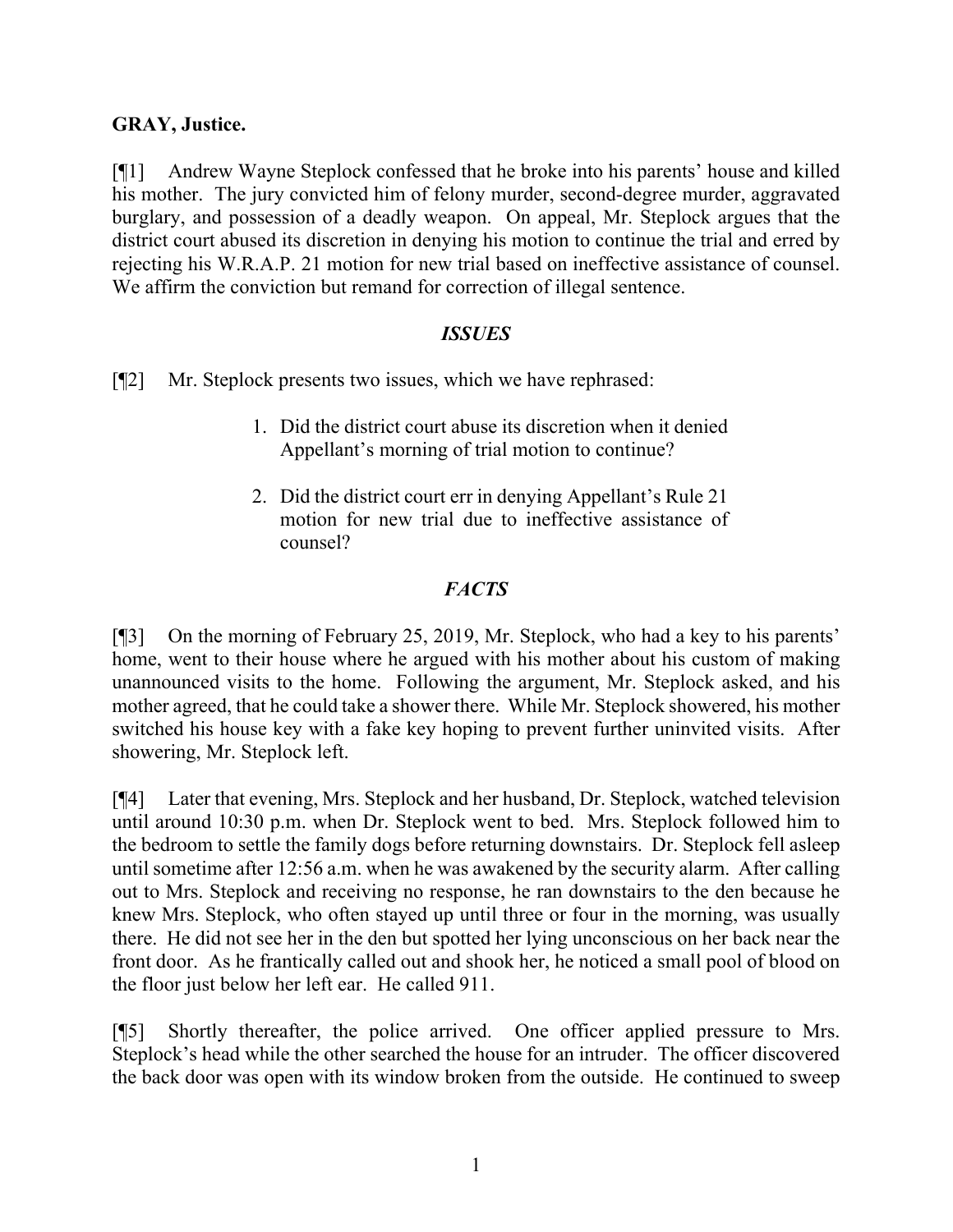the house but did not find anyone else inside. The paramedics arrived and transported Mrs. Steplock to the hospital where she later died.

[¶6] During the investigation, the police learned of Mr. Steplock's argument with his mother. The police also learned that Mr. Steplock appeared unconcerned when family members had called to tell him that his mother was hurt and in the hospital. Based on the information, Mr. Steplock became a suspect in his mother's shooting. The police made several attempts to reach Mr. Steplock, but these efforts were unsuccessful. Casper police detective, Jesse Jones, tracked Mr. Steplock's cell phone and discovered that on the day of the murder, Mr. Steplock's phone had traveled from Casper to Cheyenne and then to Aurora, Colorado, before heading back north. Using this information, the police located Mr. Steplock at a truck stop north of Denver, Colorado, and arrested him.

[¶7] Following his arrest, Mr. Steplock confessed to killing his mother. He told the police that he went to his parents' house to steal money. When he arrived, his house key would not unlock the front door, so he went to the back door where he broke the door window, reached inside, and turned the deadbolt key to gain entry to the house. His mother, who was in the living room, asked what he was doing. Instead of answering, he walked toward her, pointed the gun, and pulled the trigger. The security alarm sounded, and he fled.

[¶8] Mr. Steplock was charged with felony murder, second-degree murder, aggravated burglary, and possession of a deadly weapon. He pled not guilty and not guilty by reason of mental illness (NGMI). Prior to the initial date of trial, August 26, 2019, the district court ordered a psychological evaluation. Dr. Elizabeth Donegan, a licensed psychologist with the Wyoming State Hospital, evaluated Mr. Steplock. Her report was originally due July 29, 2019, but technology issues had prevented access to Mr. Steplock's police interviews, so the Wyoming State Hospital requested a thirty-day extension. The district court granted the extension and, to accommodate the new deadline, continued the trial until November 18, 2019. Dr. Donegan conducted her evaluation on June 25, 2019. Mr. Steplock claimed for the first time during this evaluation that he was suffering from hallucinations and demons directed his actions. In her report, submitted on August 28, 2019, she concluded that Mr. Steplock did not "lack[] substantial capacity, as a result of mental illness or deficiency, to appreciate the wrongfulness of his conduct or to conform his conduct to the requirements of law at the time of the alleged offenses." Mr. Steplock moved for a second psychological evaluation, which the court granted on September 11, 2019.

[¶9] Defense counsel then submitted a request for funding for the evaluation to the public defender committee—a five-member committee composed of experienced defense attorneys. This committee evaluates and approves or denies any funding request in aid of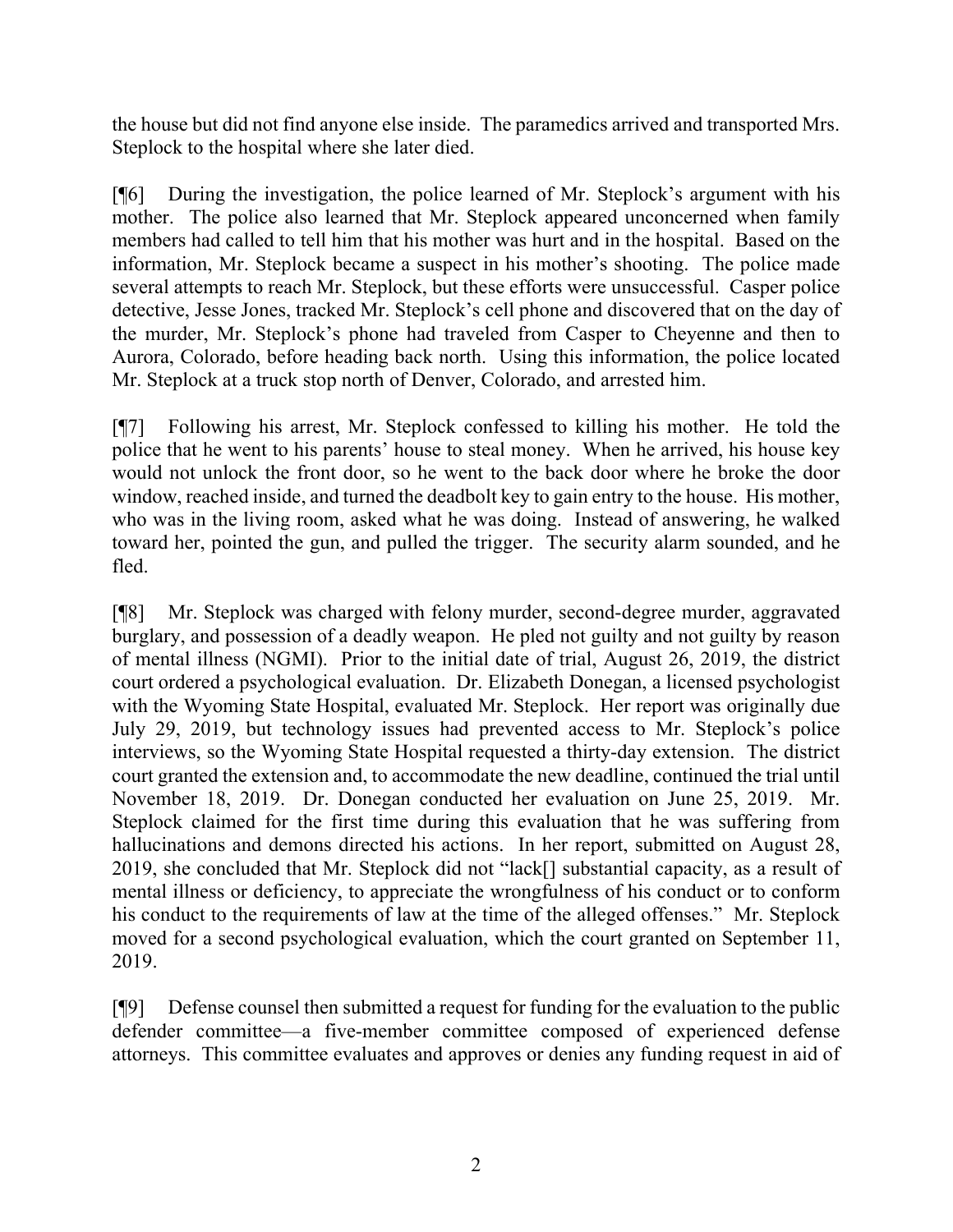trial that exceeds  $$1,500$  $$1,500$  $$1,500$ .<sup>1</sup> In determining whether to approve or deny funding, the committee reviews any information that the attorneys provide. For NGMI cases, the information provided may include prior evaluations, history of psychiatric treatments or diagnoses, social history, and other relevant background information. Here, Mr. Steplock's prior treatment records were unavailable. The committee relied on Dr. Donegan's evaluation in making its decision. It denied funding for a second psychological evaluation. At the Rule 21 hearing, the State Public Defender testified:

> [E]ssentially, the committee felt that there didn't seem to be evidence consistent with . . . [a] defense for not guilty by reason of mental illness. Not [a] lot of talk about whether or not the State Hospital report was valid; but that there didn't seem to be any evidence that Mr. Steplock was struggling to conform his conduct or didn't understand right from wrong.

Mr. Steplock did not receive a second psychological evaluation.

[¶10] A few weeks before trial, defense counsel made a request to the State for Dr. Donegan's litigation support package (her notes and the basis for her evaluation) to determine whether she had conducted any testing on Mr. Steplock during her evaluation. The State told defense counsel to make his request directly to the Wyoming State Hospital, which he did. When the hospital indicated there was no litigation support package, defense counsel attempted to contact Dr. Donegan directly. Dr. Donegan did not return his calls until the Thursday preceding trial scheduled to begin on Monday. On that Thursday, Dr. Donegan told defense counsel that she did not conduct any testing and her report was based solely on her notes and observations. The next day, defense counsel hired Tricia Miller, a licensed counselor, to conduct a series of personality tests on Mr. Steplock. On Monday, the first day scheduled for trial, defense counsel supplemented his witness list adding Ms. Miller. The State objected to Ms. Miller as an expert witness arguing unfair surprise and that Ms. Miller, a licensed counselor, did not qualify as a designated examiner pursuant to statute.<sup>[2](#page-3-1)</sup> The district court accepted the State's objections and ruled that Ms. Miller would not be allowed to testify.<sup>[3](#page-3-2)</sup> Despite being previously denied funding and having taken no

<span id="page-3-0"></span><sup>&</sup>lt;sup>1</sup> The State Public Defender formed this committee to provide more guidance to public defender trial counsel on when to hire experts. She explained that the purpose of the committee is not to solely approve experts but "anytime an attorney needs something in [a] case above and beyond what my office generally provides, they have to fill out what is called an Expense Authorization Form."

<span id="page-3-1"></span><sup>&</sup>lt;sup>2</sup> Wyo. Stat. Ann. § 7-11-305(c) states "[o]nly the designated examiners who examined the defendant pursuant to W.S. 7-11-303 or 7-11-304 are competent witnesses to testify as to the defendant's mental responsibility." Wyo. Stat. Ann. § 7-11-305(c) (LexisNexis 2021). A designated examiner is defined as "a licensed psychiatrist, or other physician with forensic training or a licensed psychologist with forensic training[.]" Wyo. Stat. Ann. § 7-11-301(a)(i). Ms. Miller, a licensed counselor, is neither a licensed psychiatrist nor psychologist and did not qualify as a designated examiner.

<span id="page-3-2"></span><sup>&</sup>lt;sup>3</sup> Defense counsel was able to use Ms. Miller's testing on Mr. Steplock to attack Dr. Donegan's report and testimony at trial.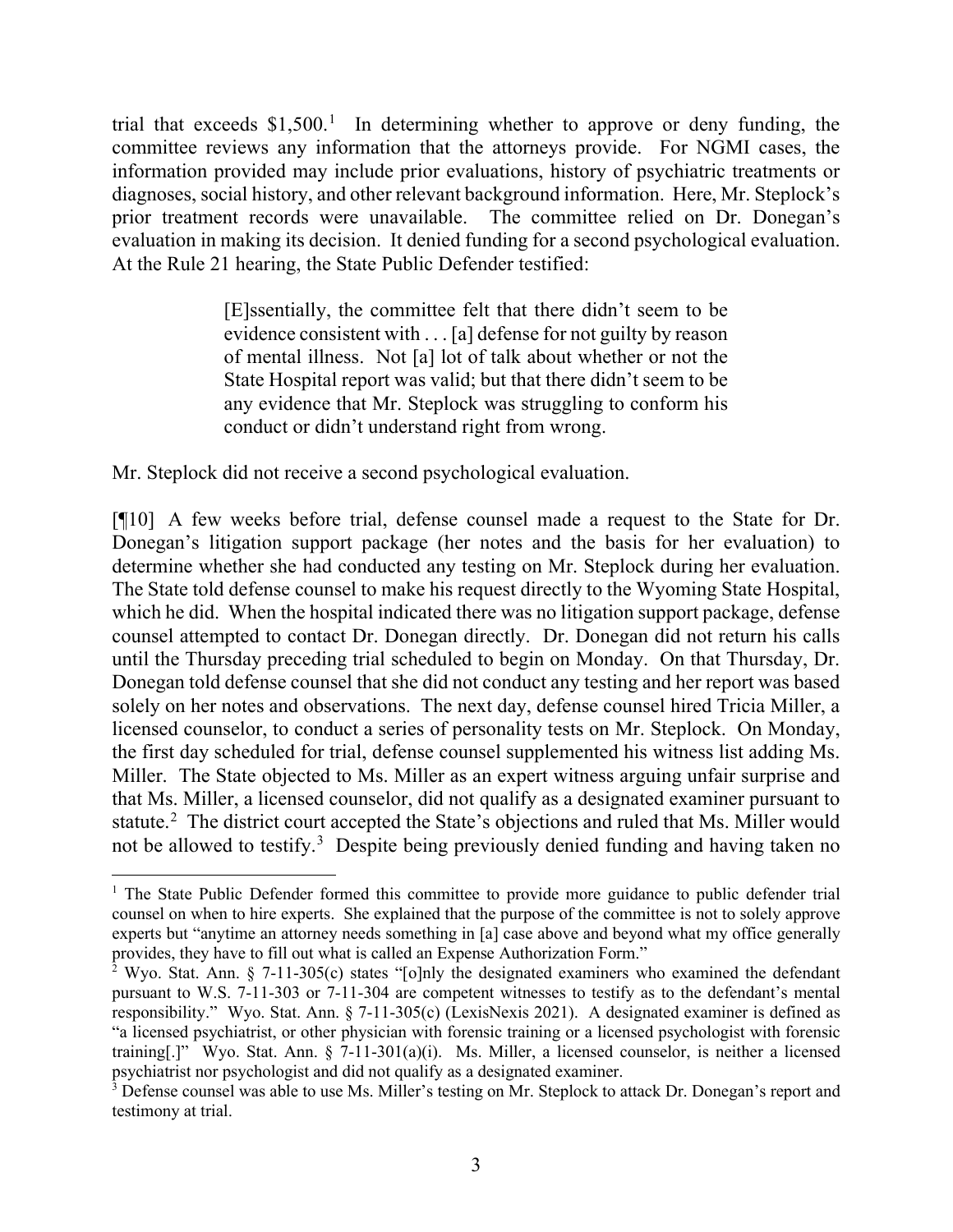alternative measures to secure a second psychological evaluation, Mr. Steplock also moved for a continuance claiming that he needed a second evaluation. The district court denied the motion, finding:

> [T]here's not good cause to continue the trial at this time. There's been plenty of time and opportunity to try to address those issues in advance of trial. The Court has already granted a continuance due to the State Hospital<sup>['s]</sup> problems,<sup>[[4](#page-4-0)]</sup> and it's been several months since the evaluation was received. So if that's the reason, I think we need to proceed.

[¶11] The trial proceeded as scheduled. As part of Mr. Steplock's NGMI defense, his counsel cross-examined Dr. Donegan challenging her evaluation; cross-examined Mr. Steplock's father about Mr. Steplock's behavior as a child and behavior changes through his teenage years; presented testimony from Mr. Steplock's sister on her observations of her brother's personality and temperament; and Mr. Steplock testified in his own defense. Dr. Donegan's testimony is addressed below. *See infra* ¶ 25. Dr. Steplock testified, that as a teenager Mr. Steplock started getting into trouble at school and began performing poorly academically, and then as an adult he started isolating himself from friends and family. Mr. Steplock's sister testified that in the last four years Mr. Steplock isolated himself by not attending family functions, struggled to keep a job, and told her that he felt out of his mind.

[¶12] Mr. Steplock testified that when he broke into his parents' house he was suffering from hallucinations. These had started around February 19 or 20—a few days before the murder. His hallucinations started with the appearance of two human girls, who he believed were demons. These demons accepted him into the blood god's army,<sup>[5](#page-4-1)</sup> trained him, and told him what to do. He testified that on the night of the murder:

> [T]here was a newer demon that had showed up. . . . [S]he told me she was 9,000 years old and that she was helping me run from all of these other demons that had been released from hell. She told me she was there to help me and this and that. So we spent the majority of the night running around—running around from other demons. And then once it was all gone away, done away, she convinced me to go to my parents' house and told me that they weren't going to be home; the alarm was off; and the doors were unlocked; and I could actually use their

<span id="page-4-0"></span><sup>&</sup>lt;sup>4</sup> The district court's reference to the State Hospital's problems is directed at the thirty-day extension and the continuance granted for the submission of Dr. Donegan's psychological evaluation report. *See supra*  $\P$  8.<br><sup>5</sup> Dr. Donegan researched the blood god's army and discovered that the blood god, Khorne, and his army

<span id="page-4-1"></span>are from the video game *Warhammer*.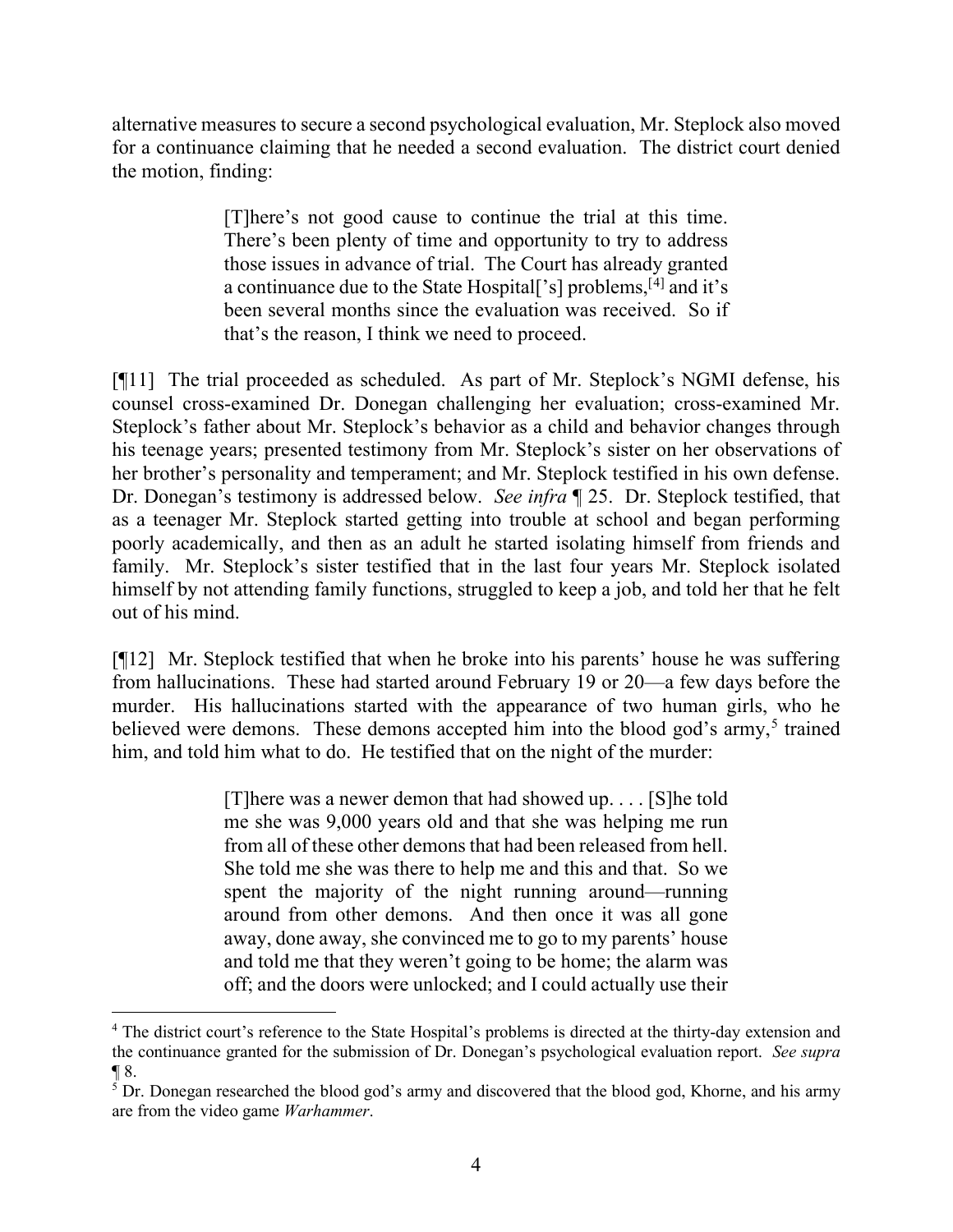. . . house for safekeeping, I guess, for a little bit and . . . live a little bit nicer.

According to Mr. Steplock, when he arrived at his parents' house:

[The demon] told me to go pull into the garage. She told me to go to the back door and try that. When that didn't work, she told me to go to the front door and try that door. And when that didn't work, she told me to go back to the back door and break out the window. And so I did that. And then when I got . . . inside the house, walked through the kitchen and that other room in front of my mom, she told me to shoot [my mom]. So I shot her. And the alarm started going off and I ran.

His hallucinations continued as he drove to Colorado:

And then it was somewhere on that road that it made . . . me wonder if this was even a demon. I remember saying that; are you even that—are you even that demon. And she turned into Satan. Now it was no longer that 9,000-year-old demon sitting next to me. There's a tall, large object. He was red. He was tall and lengthy, with a human body, and . . . it looks like Satan. So it turned out to be Satan.

[¶13] A jury convicted Mr. Steplock of all counts for which he was charged—felony murder, second-degree murder, aggravated burglary, and possession of a deadly weapon. He was sentenced to life in prison for felony murder, fifty-five years to life for seconddegree murder, ten to fifteen years for aggravated burglary, and three to five years for possession of a deadly weapon, all sentences to run concurrently. Mr. Steplock filed a W.R.A.P. 21 motion for new trial based on ineffective assistance of counsel. The district court denied the motion. Mr. Steplock appeals the district court's denial of his motion for continuance and his motion for new trial based on ineffective assistance of counsel. Additional facts will be presented as relevant.

## *DISCUSSION*

## *I. Did the district court abuse its discretion when it denied Appellant's morning of trial motion to continue?*

## **A. Standard of Review**

[¶14] "[T]he grant or denial of a motion for continuance is a discretionary ruling of the district court and, unless a clear showing of an abuse of discretion resulting in manifest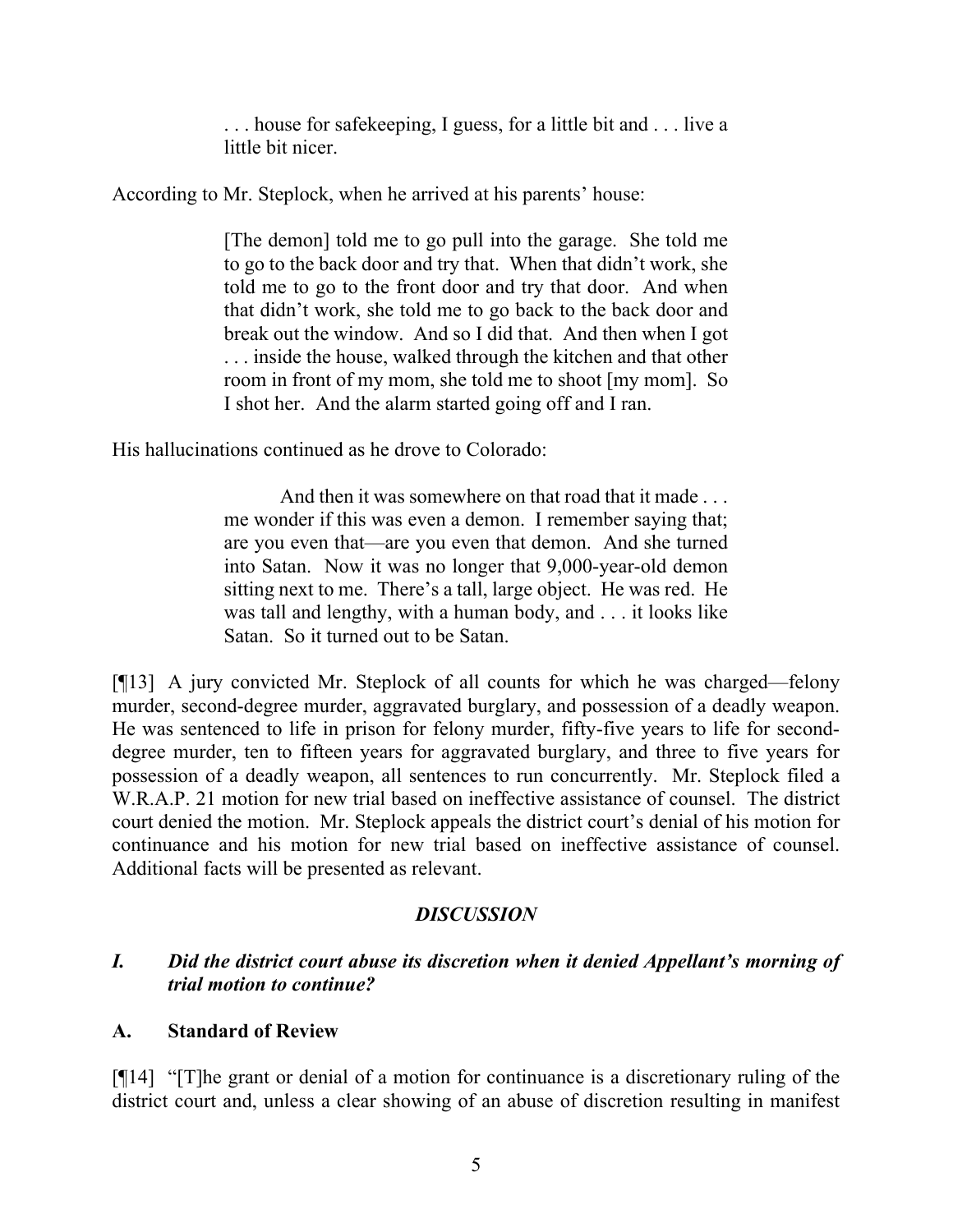injustice has been shown by the challenging party, we will not disturb that ruling." *Pickering v. State*, 2020 WY 66, ¶ 78, 464 P.3d 236, 259 (Wyo. 2020) (quoting *Palomo v. State*, 2018 WY 42, ¶ 10, 415 P.3d 700, 703 (Wyo. 2018)). "The determination of whether the district court abused its discretion in refusing to grant a continuance is highly dependent upon the facts and circumstances of the individual case." *Shields v. State*, 2020 WY 101, ¶ 23, 468 P.3d 1097, 1105 (Wyo. 2020) (quoting *Griggs v. State*, 2016 WY 16, ¶ 75, 367 P.3d 1108, 1131–32 (Wyo. 2016)). "On review, [the] primary consideration is the reasonableness of the district court's decision." *Pickering*, ¶ 78, 464 P.3d at 260 (quoting *Palomo*, ¶ 10, 415 P.3d at 703).

## **B. Analysis**

[¶15] Mr. Steplock argues the district court abused its discretion in denying his motion to continue because without a second psychological evaluation to support his NGMI defense, he was unprepared for trial, which resulted in manifest injustice. We disagree.

[¶16] Several cases are instructive. In *Shields*, the defendant moved for a continuance on the Friday preceding trial scheduled on Monday. *Shields*, ¶¶ 12, 24, 468 P.3d at 1103, 1105. The defendant argued that two new witness statements provided by the State had "significantly altered the planned defense" and warranted a continuance. *Id.* ¶ 24, 468 P.3d at 1105. The district court disagreed, finding that the witness statements consisted of two emails originally sent to DFS and then forwarded to the County Attorney's Office the previous year. *Id.* ¶ 25, 468 P.3d at 1105. The district court also noted the defense could have interviewed the foster parents or subpoenaed DFS records during that time. *Id.* ¶ 26, 468 P.3d at 1106. The district court further found the defendant would not be prejudiced if the trial proceeded as scheduled. *Id.* On appeal, we held that the district court's ruling was reasonable under the circumstances and that the defendant had failed to meet her burden of establishing manifest injustice. *Id.* ¶ 27, 468 P.3d at 1106.

[¶17] In *Steinfeldt*, five days before sentencing, the defendant's newly hired counsel requested a continuance which the district court granted. *Steinfeldt v. State*, 2018 WY 20, ¶ 5, 411 P.3d 418, 419 (Wyo. 2018). Shortly before the rescheduled sentencing hearing, the defendant again changed counsel. *Id.* Prior to the rescheduled sentencing, the defendant moved for a second continuance to obtain a psychological evaluation. *Id.* The district court denied this motion. *Id.* The defendant renewed her motion for a continuance at the sentencing, and the district court again denied the motion. *Id.* ¶ 6, 411 P.3d at 419. The defendant appealed arguing that the psychological evaluation "might have resulted in potentially mitigating evidence that she should have been able to present prior to the imposition of sentence" and that it "could have affected the sentence, even if it was only a slight reduction." *Id.* ¶ 10, 411 P.3d at 420. On appeal, we affirmed, finding "[t]o the extent that Ms. Steinfeldt's psychological history was a relevant consideration for sentencing, or that a psychological evaluation might be warranted, those facts were apparent upon the filing of the presentence report in November [2016]. However, it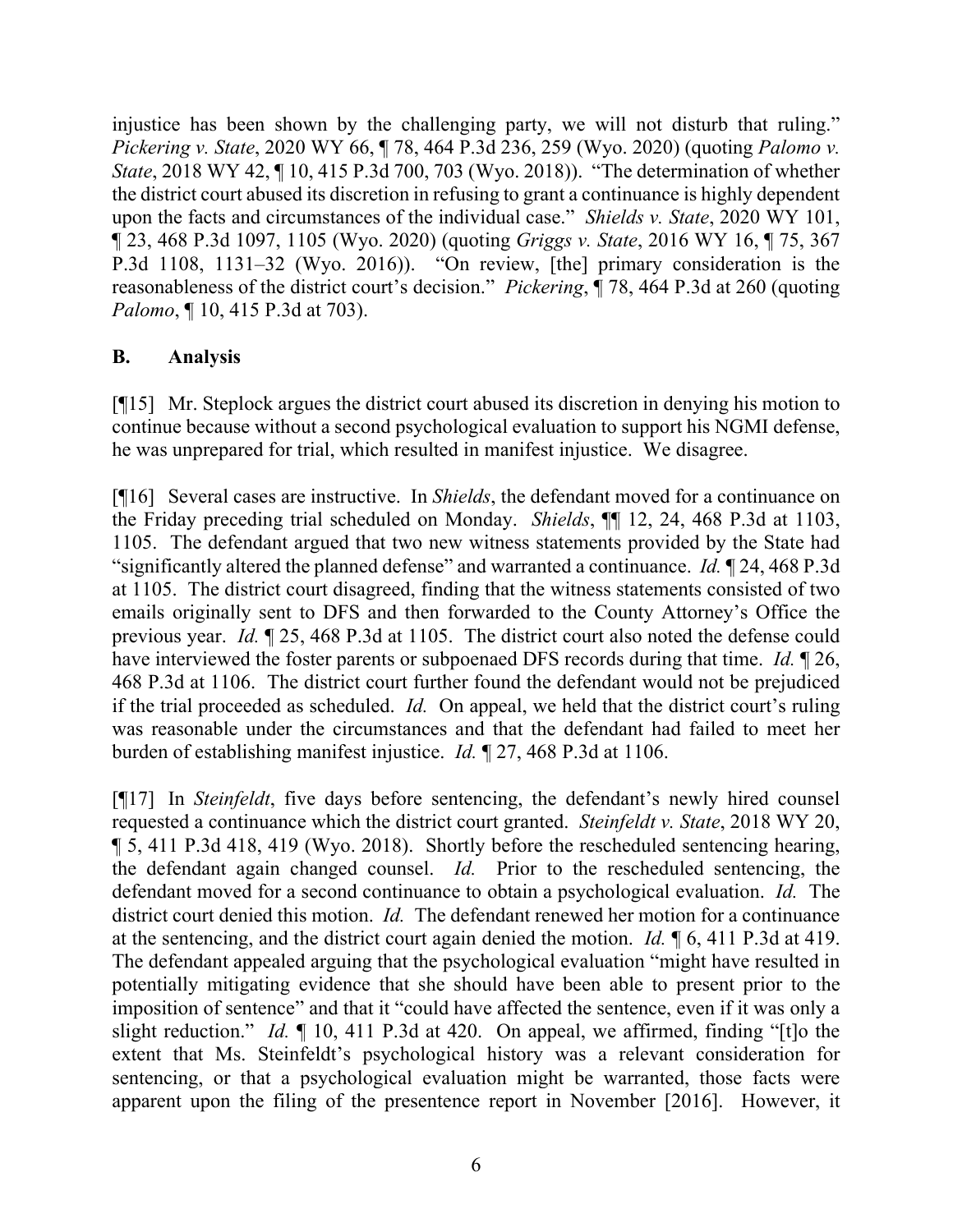appears that Dr. Turlington was not contacted until February 2017." *Id.* ¶ 12, 411 P.3d at 421. Moreover, we found "[n]either Dr. Turlington's report, nor Ms. Steinfeldt's motion, indicated how her treatment history or her anxiety and depressive disorders may have affected her behavior in any way that might influence the court's sentencing determination," and "[s]he has provided no such explanation to us on appeal." *Id.* ¶ 17, 411 P.3d at 422.

[¶18] Here, the district court denied Mr. Steplock's motion for continuance after considering that he had the time and opportunity to secure a second psychological evaluation. The court granted his motion for a second psychological evaluation on September 11, 2019. Trial did not start until November 18, 2019. Mr. Steplock requested funding for a second evaluation. When his request was denied, Mr. Steplock did not seek reconsideration of the denial and made no effort to obtain a second psychological evaluation.

[¶19] Mr. Steplock bears the burden of establishing the denial of a continuance prejudiced his defense and resulted in manifest injustice. *See Shields*, ¶ 23, 468 P.3d at 1105. As in *Steinfeldt*, he does not show how a second psychological evaluation would have changed or contradicted Dr. Donegan's conclusions. He has failed to demonstrate how the district court's denial of his motion to continue prejudiced his defense, much less how it resulted in manifest injustice. The district court did not abuse its discretion in denying Mr. Steplock's motion to continue trial.

## *II. Did the district court err in denying Appellant's Rule 21 motion for new trial due to ineffective assistance of counsel?*

## **A. Standard of Review**

[¶20] The standard by which we review ineffective assistance of counsel claims is well established:

> A criminal defendant has the right to the effective assistance of counsel. U.S. Const. amend. VI; Wyo. Const., art. 1, § 10; *Strickland v. Washington*, 466 U.S. 668, 686, 104 S.Ct. 2052, 2063, 80 L.Ed.2d 674 (1984) ("[T]he right to counsel is the right to the effective assistance of counsel." (quotations omitted)). When a defendant claims he has been denied that right, he must show both that counsel's performance was deficient, and he was prejudiced as a result. *Galbreath v. State*, 2015 WY 49, ¶ 5, 346 P.3d 16, 18 (Wyo. 2015); *Strickland*, 466 U.S. at 687, 104 S.Ct. at 2064. Counsel acts deficiently when he "fail[s] to render such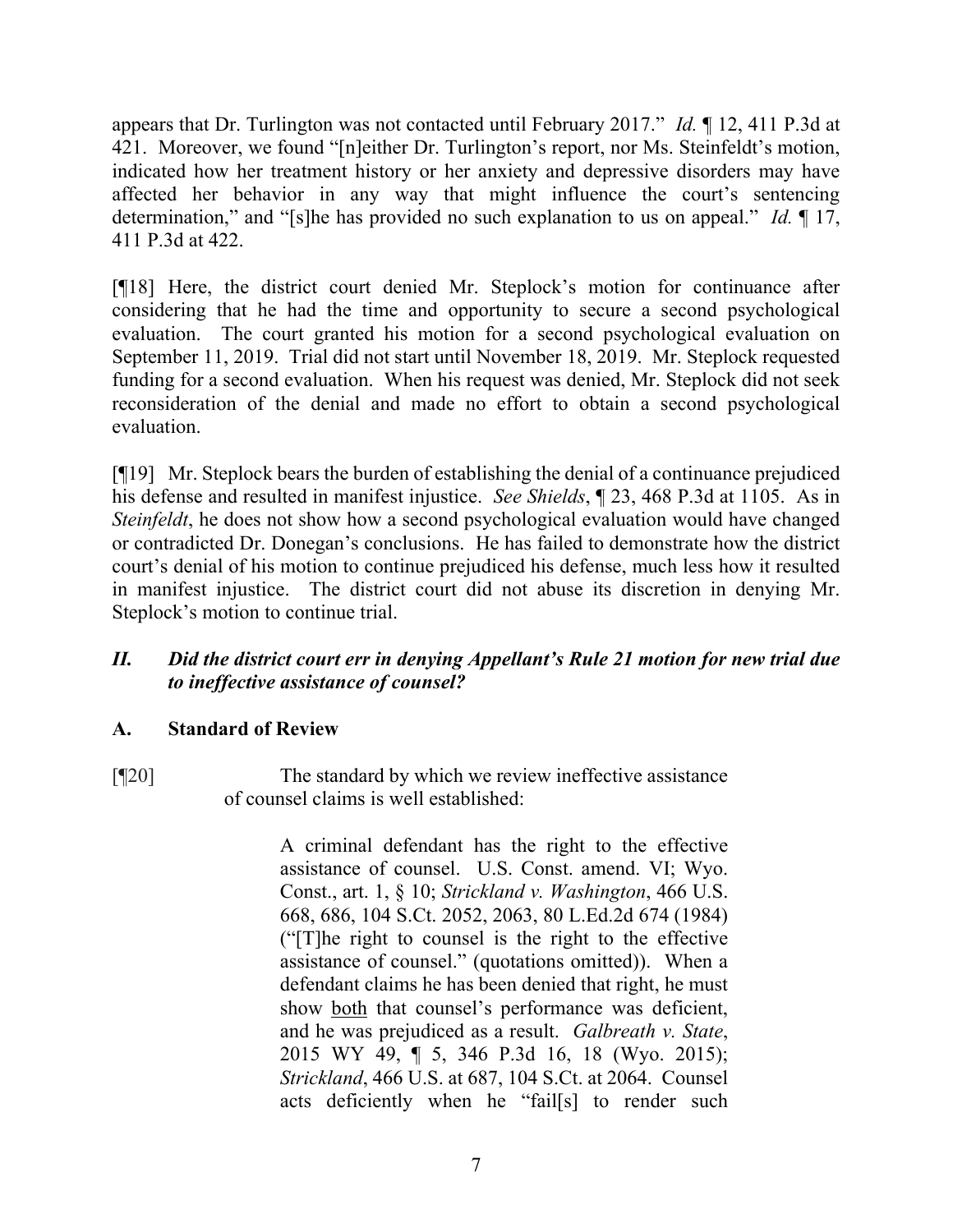assistance as would have been offered by a reasonably competent attorney." *Galbreath*, ¶ 5, 346 P.3d at 18 (quoting *Bloomer v. State*, 2010 WY 88, ¶ 18, 233 P.3d 971, 976 (Wyo. 2010)). "Prejudice occurs when there is 'a reasonable probability that, absent counsel's deficient assistance, the outcome of [appellant's] trial would have been different.'" *Id.* (quoting *Bloomer*, ¶ 18, 233 P.3d at 976). A failure to establish one of the two prongs dooms an ineffective assistance of counsel claim. *Dettloff v. State*, 2007 WY 29, ¶ 19, 152 P.3d 376, 382 (Wyo. 2007).

Ineffective assistance of counsel claims are "mixed questions of law and fact." *Griggs v. State*, 2016 WY 16, ¶ 37, 367 P.3d 1108, 1124 (Wyo. 2016). We defer to a district court's factual findings unless clearly erroneous; we review de novo the court's legal conclusions, including whether counsel's conduct was deficient and whether defendant was prejudiced as a result. *Id.* We "invoke[] a strong presumption that counsel rendered adequate assistance and made all significant decisions in the exercise of reasonable judgment. [T]he paramount determination is whether, in light of all the circumstances, trial counsel's acts or omissions were outside the wide range of professionally competent assistance." *Schreibvogel v. State*, 2010 WY 45, ¶ 47, 228 P.3d 874, 889 (Wyo. 2010) (citations and quotations omitted).

*Neidlinger v. State*, 2021 WY 39, ¶ 53, 482 P.3d 337, 351–52 (Wyo. 2021) (quoting *Shields*, ¶ 44, 468 P.3d at 1109–10); *see also Winters v. State*, 2019 WY 76, ¶¶ 11–12, 446 P.3d 191, 198–99 (Wyo. 2019).

### **B. Analysis**

[¶21] Mr. Steplock argues that his defense counsel performed deficiently in failing to obtain a second psychological evaluation and by failing to timely recognize that Dr. Donegan had not performed testing. He argues that there is a reasonable probability that, but for these errors, the result of his trial would have been different.

[¶22] "We may dispose of an ineffective assistance claim solely on the prejudice prong." *Jendresen v. State*, 2021 WY 82, ¶ 37, 491 P.3d 273, 285 (Wyo. 2021) (citing *Sides v. State*, 2021 WY 42, ¶ 34, 483 P.3d 128, 137 (Wyo. 2021)); *see also Richmond v. State*,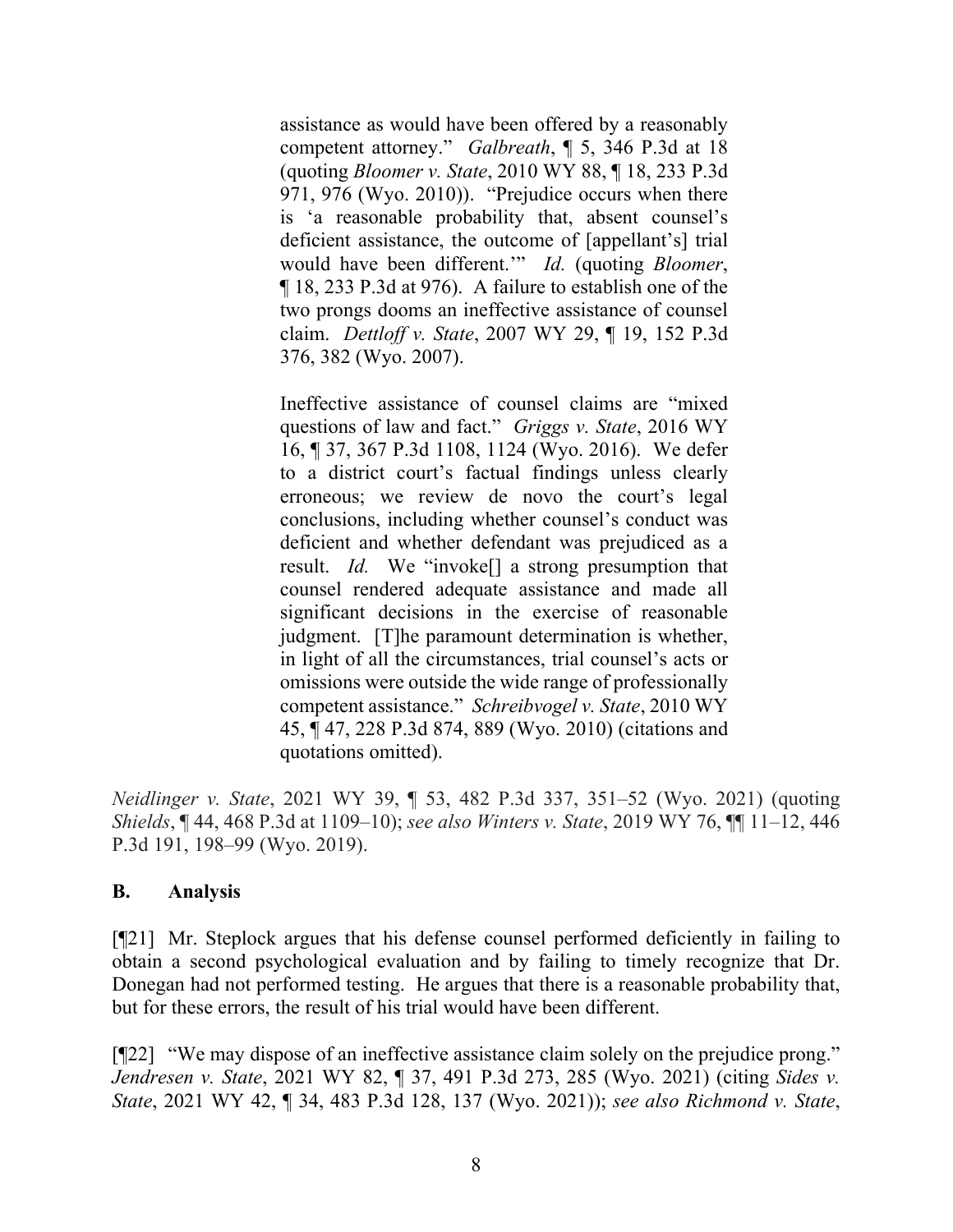2021 WY 111, ¶ 13, 496 P.3d 777, 781 (Wyo. 2021) ("[A] court can decide an ineffective assistance claim on the prejudice prong without considering the deficient performance prong." (quoting *Yazzie v. State*, 2021 WY 72, ¶ 21, 487 P.3d 555, 563 (Wyo. 2021))). Indeed, "[i]f it is easier to dispose of an ineffectiveness claim on the ground of lack of sufficient prejudice, which we expect will often be so, that course should be followed." *Leners v. State*, 2021 WY 67, ¶ 21, 486 P.3d 1013, 1018 (Wyo. 2021), *cert. denied*, 142 S.Ct. 410 (2021) (quoting *Fairbourn v. State*, 2020 WY 73, ¶ 62, 465 P.3d 413, 428 (Wyo. 2020)); *see also McNaughton v. State*, 2016 WY 112, ¶ 12, 384 P.3d 276, 278 (Wyo. 2016); *Sen v. State*, 2013 WY 47, ¶ 39, 301 P.3d 106, 121 (Wyo. 2013). Here, we address only the dispositive element of prejudice. To show prejudice, Mr. Steplock must show that absent defense counsel's deficiencies "there is a reasonable probability the outcome of the trial would have been more favorable to the appellant." *Richmond*, ¶ 12, 496 P.3d at 781 (citing *Yazzie*, ¶ 20, 487 P.3d at 562).

[¶23] It is undisputed that Mr. Steplock shot his mother. The issue is whether defense counsel's failure to secure a second psychological evaluation and failure to timely recognize that Dr. Donegan had not performed testing prejudiced his NGMI defense.

[¶24] At trial, Mr. Steplock testified that he broke into his parents' house and killed his mother because he was experiencing hallucinations. He described a 9,000-year-old demon who had convinced him to go to his parents' house and told him to shoot his mother, which he did. This is not the story he told in his police interview which was played for the jury. He told the police that he went to his parents' house to steal money from the wine cellar. When he arrived, his front door key would not work, so he broke in through the back door. When he saw his mother, he shot her. He made no mention of the blood god's army, demons, or hallucinations on the day of the murder up to his evaluation by Dr. Donegan, where he described these influences for the first time. These inconsistent versions of what drove him to break into his parents' house where he shot his mother weakened his NGMI defense.

[¶25] Dr. Donegan's testimony also cast doubt on Mr. Steplock's claim that he was suffering from mental illness at the time of the murder. She explained that his selfdescribed symptoms were not consistent with those of someone experiencing hallucinations or delusions. "[T]ypically, people who experience psychotic symptoms, there's not one minute they experience them and the next minute they don't. . . . That's not the course of typical hallucinations." According to Dr. Donegan, Mr. Steplock's description that he had heard certain voices in different areas of his head was also inconsistent. "Typically, with visual hallucinations, people see human content. They are not elaborate, bizarre, and they are of normal size. He . . . talked about them changing in size. So being regular size and then getting smaller and then going back to regular size." She also identified the similarity between the hallucinations he described to the characters in the video game *Warhammer*. "He talked about a 9,000-year-old demon that was short, fat, pudgy, and brown. And at least in the . . . pictures that I saw when I was looking up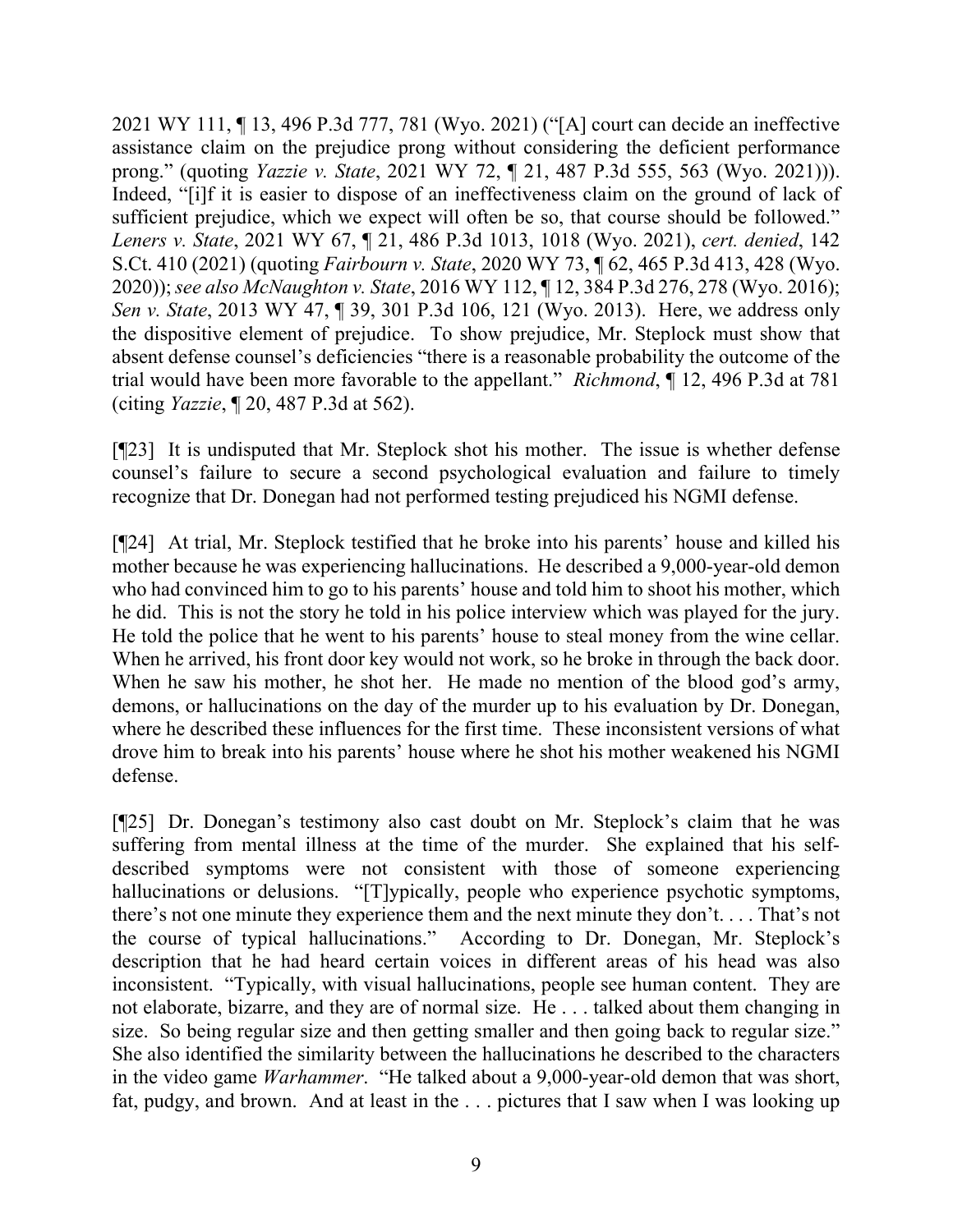information, Khorne [the blood god in *Warhammer*] is pictured as a short, fat, brown, pudgy kind of god." Ultimately, she concluded that Mr. Steplock "was not experiencing symptoms of mental illness that were so prominent that he was out of touch with reality, that he was unable to discern things as being wrongful, or was unable to control his behavior."

[¶26] "A claim of prejudice must be supported by more than bald assertions or speculation." *Jackson v. State*, 2019 WY 81, ¶ 28, 445 P.3d 983, 991 (Wyo. 2019) (quoting *Castellanos v. State*, 2016 WY 11, ¶ 99, 366 P.3d 1279, 1305 (Wyo. 2016)). Mr. Steplock does not argue that Dr. Donegan's testimony is erroneous or that it would be contradicted by a second psychological evaluation. Mr. Steplock provides no evidence or argument that a second evaluation would have changed the results reached by Dr. Donegan. "[A]n appellant cannot prove ineffective assistance of counsel for failure to investigate 'where [he] fails to identify the *favorable evidence or witnesses that additional investigation* would have revealed.'" *Pickering*, ¶ 66, 464 P.3d at 257 (quoting *Winters*, ¶ 46, 446 P.3d at 208). Mr. Steplock fails to establish a reasonable probability that if defense counsel had obtained a second psychological evaluation or timely knew that Dr. Donegan had not performed testing, that the outcome here would have been different. Mr. Steplock was not prejudiced.

[¶27] Although Mr. Steplock has not met his burden on prejudice, he argues that we should presume prejudice in his case. He relies on the special concurrence in *Osborne*  where Justice Voigt in addressing the difficulty of proving prejudice said, "there should be some line of egregiousness that, when crossed, the presumption becomes one of ineffectiveness." *Osborne v. State*, 2012 WY 123, ¶ 31, 285 P.3d 248, 254 (Wyo. 2012) (Voigt, J., specially concurring). We have not adopted presumption of prejudice in ineffective assistance of counsel cases since *Osborne*. *See Sides*, ¶ 35, 483 P.3d at 137– 38; *Leners*, ¶ 25, 486 P.3d at 1018–19; *Fairbourn*, ¶¶ 63–64, 465 P.3d at 428. We decline to do so here.

[¶28] "A failure to establish one of the two prongs dooms an ineffective assistance of counsel claim." *Richmond*, ¶ 13, 496 P.3d at 781 (quoting *Yazzie*, ¶ 20, 487 P.3d at 562). Mr. Steplock's claim of ineffective assistance of counsel fails.

# *III. Remand for Correction of Judgment and Sentence*

[¶29] The district court sentenced Mr. Steplock to life in prison for felony murder and ten to fifteen years for aggravated burglary. We have previously held that "the imposition of multiple punishments for felony murder and the underlying felony violates the Double Jeopardy Clauses of the United States and Wyoming constitutions." *Hartley v. State*, 2020 WY 40, ¶ 17, 460 P.3d 716, 721 (Wyo. 2020) (quoting *Cook v. State*, 841 P.2d 1345, 1352– 53 (Wyo. 1992)); *see also Schnitker v. State*, 2017 WY 96, ¶ 21, 401 P.3d 39, 46 (Wyo. 2017). As a result, sentencing Mr. Steplock to ten to fifteen years on the underlying